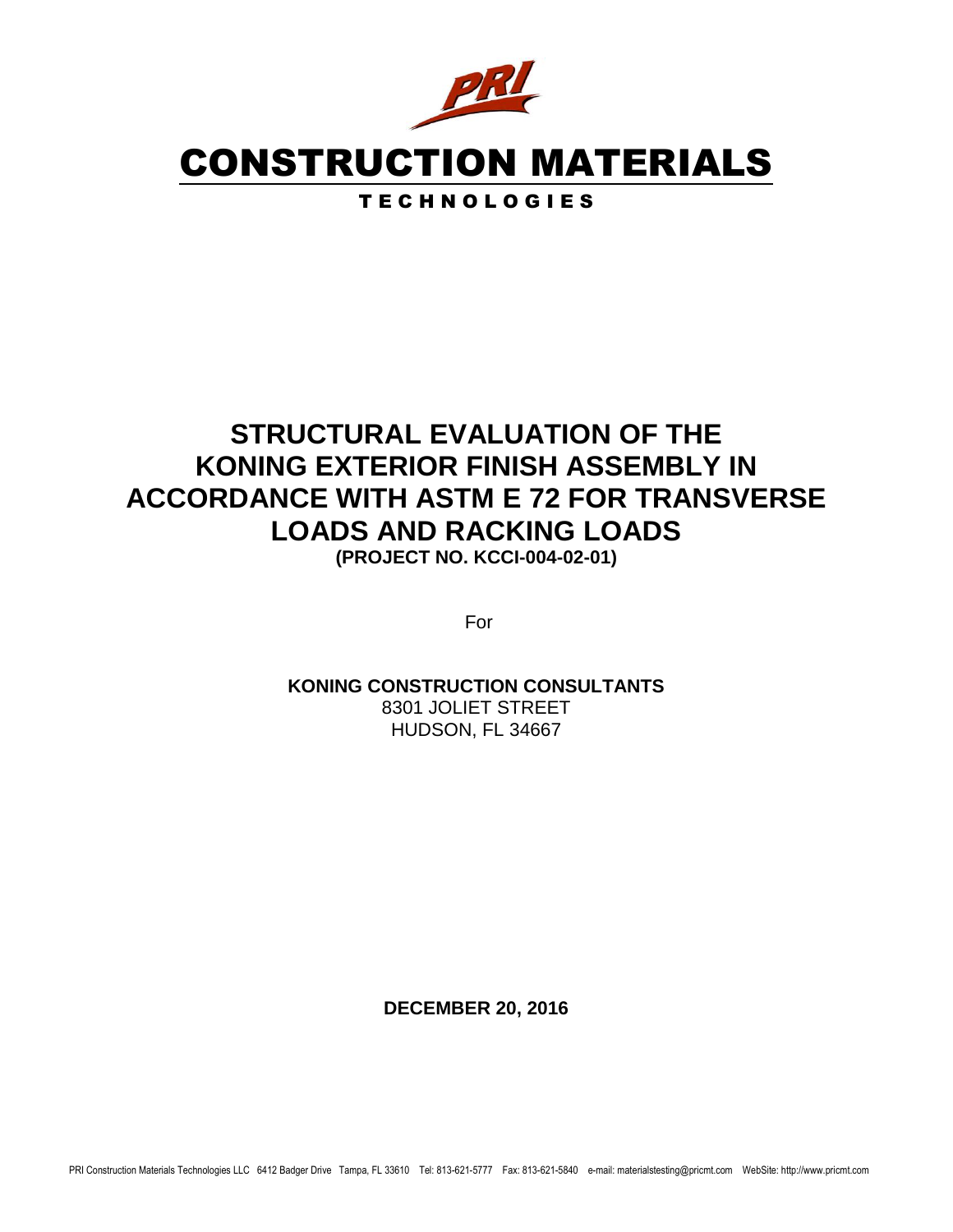Koning Construction Consultants ASTM E 72 for Koning Exterior Finish Assembly Page 2 of 8

- **Purpose:** Evaluate the Koning Exterior Finish Assembly for transverse load and racking load resistance in accordance with **ASTM E 72:** *Standard Test Method for Conducting Strength Test of Panels for Building Construction***.** In addition, this testing was conducted to ensure the Koning Exterior Finish Assembly could withstand the L/360 allowable wind deflection criteria stated under Section 1604.3 for Exterior walls with stucco finishes of the Florida Building Code,  $5<sup>tn</sup>$ Edition (2014), Building, and 2012 and 2015 International Building Code (IBC).
- **Test Methods:** Testing was conducted in accordance ASTM E 72-05: *Standard Test Method for Conducting Strength Test of Panels for Building Construction* with modifications to load the panel only to the deflection limit. One specimen was tested to both transverse and racking loads. Transverse loads were applied to a net deflection of 0.25-inches for the 7.5-ft wall span. Transverse loads were applied by loading and unloading in the positive and negative load directions a total of 10 times. Subsequent to applying the transverse loads, a single racking load was applied to a net deflection of 0.125-inches.

The Koning Exterior Finish Assembly shall be considered to resist the load deflection if no visible cracks are observed on the exterior of the test specimen.

**Sampling:** All products applied to the exterior sheathing were provided by Koning Construction Consultants. Below is an itemized list of products that are used in the Koning Exterior Finish Assembly.

> Product Identification<br>
> Tyvek® HomeWrap<br>
> DuPont Tyvek® HomeWrap DuPont Tyvek® Tape<br>Structalath Twin Trac Florida Super Stucco Argos Cement LLC Loxon XP<sup>TM</sup> Masonry Coating Sherwin-Williams

Structa Wire Corporation

**Specimen:** A 8-ft x 8-ft framed wall was constructed from No.1 SYP 2x4 dimensional lumber as prescribed in ASTM E 72, and sheathed with 7/16" OSB. The OSB sheathing was installed with one (1) vertical joint in the center of the specimen and was fastened to the framing with 8d ring shank nails spaced 6" o.c. along the edges and 12" o.c along intermediate supports. DuPont Tyvek® HomeWrap was placed over the OSB and secured with 1" EG Round Plastic Cap Roofing Nails (12 ga. x 1" shank) spaced 16" o.c. at the 4" wide lap and one row in the field at 24" o.c. The lap was sealed with Tyvek® Tape. Structalath Twin Trac was secured through to the sheathing with #8 x 3/4" PH screws spaced 12" o.c. horizontally and 5" o.c vertically in a staggered pattern. Structalath Twin Trac was installed with a 2.5" wide lap and secured 12" o.c. along the lap. The stucco finish was prepared by mixing Florida Super Stucco and sand at a 1:3 to 1:4 ratio and applied to a total depth of 5/8" using a scratch coat, brown coat, and finish coat process. After curing for at least 7 days, Loxon XPTM Masonry Coating was applied in two (2) 14 mil coats to the stucco finish.

KCCI-004-02-01 PRI-CMT Accreditations: IAS TL-189; Miami-Dade 14-1215.01; State of Florida TST5878; CRRC The test results, opinions, or interpretations are based on the material supplied by the client. This report is for the exclusive use of stated client. No reproduction or facsimile in any form can be made without the client's permission. This report shall not be reproduced except in full without the written approval of this laboratory. PRI Construction Materials Technologies LLC assumes no responsibility nor makes a performance or warranty statement for this material or products and processes containing this material in connection with this report.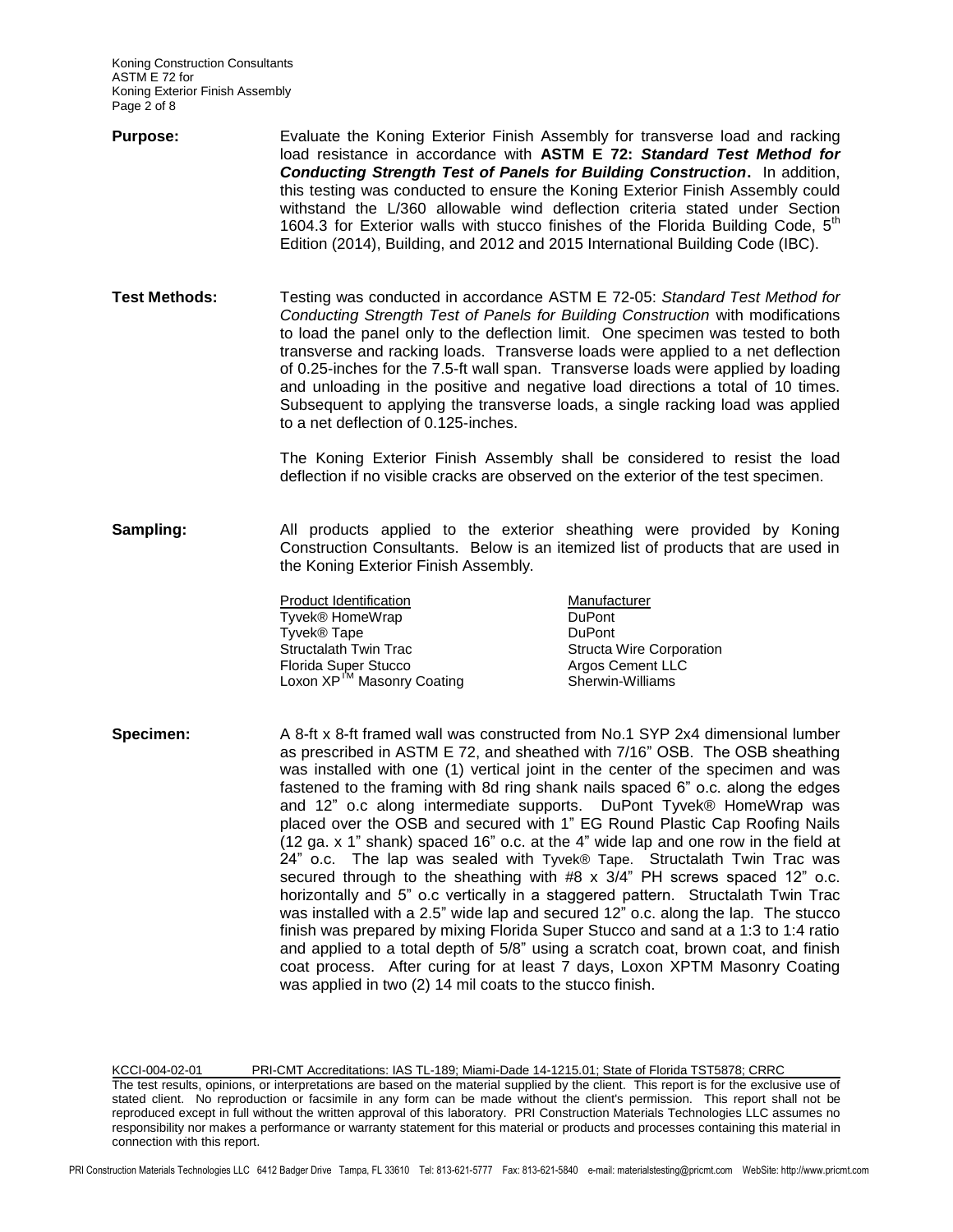**Results:** The specimen was tested October 25, 2016. Results of testing are shown below. A photograph of the specimen after testing is presented in Appendix B.

| Test MຍΩrod                                                                                                                      | <b>Result</b><br>(Pass/Fail) | <b>Requirement</b>                                                                |
|----------------------------------------------------------------------------------------------------------------------------------|------------------------------|-----------------------------------------------------------------------------------|
| Traverse Loading:<br>ASTM E 72; 10 cycles; Positive and Negative<br>loads applied to achieve mid-span net<br>deflection of 0.25" | Pass                         | There shall be no cracking of the exterior<br>as determined by visual examination |
| Racking Loading:<br>ASTM E 72; Load applied to achieve<br>1/8"<br>net deflection with hold-downs                                 | Pass                         | There shall be no cracking of the exterior<br>as determined by visual examination |

### **Statement of Attestation:**

The performance evaluation of Koning Exterior Finish Assembly was conducted in accordance with transverse load and racking load resistance in accordance with ASTM E 72: *Standard Test Method for Conducting Strength Test of Panels for Building Construction* with modifications as described herein.

In addition, this testing has demonstrated that the Koning Exterior Finish Assembly can withstand the L/360 allowable wind deflection criteria stated under Section 1604.3 for Exterior walls with stucco finishes of the Florida Building Code, 5<sup>th</sup> Edition (2014), Building, and 2012 and 2015 International Building Code (IBC).

 **Signed: Zachary Priest, P.E. Director**

**Report Issue History:**

**Issue # Date Pages Revision Description (if applicable)** Original 12/20/2016 8 NA

### **APPENDIX FOLLOWS**

KCCI-004-02-01 PRI-CMT Accreditations: IAS TL-189; Miami-Dade 14-1215.01; State of Florida TST5878; CRRC The test results, opinions, or interpretations are based on the material supplied by the client. This report is for the exclusive use of stated client. No reproduction or facsimile in any form can be made without the client's permission. This report shall not be reproduced except in full without the written approval of this laboratory. PRI Construction Materials Technologies LLC assumes no responsibility nor makes a performance or warranty statement for this material or products and processes containing this material in connection with this report.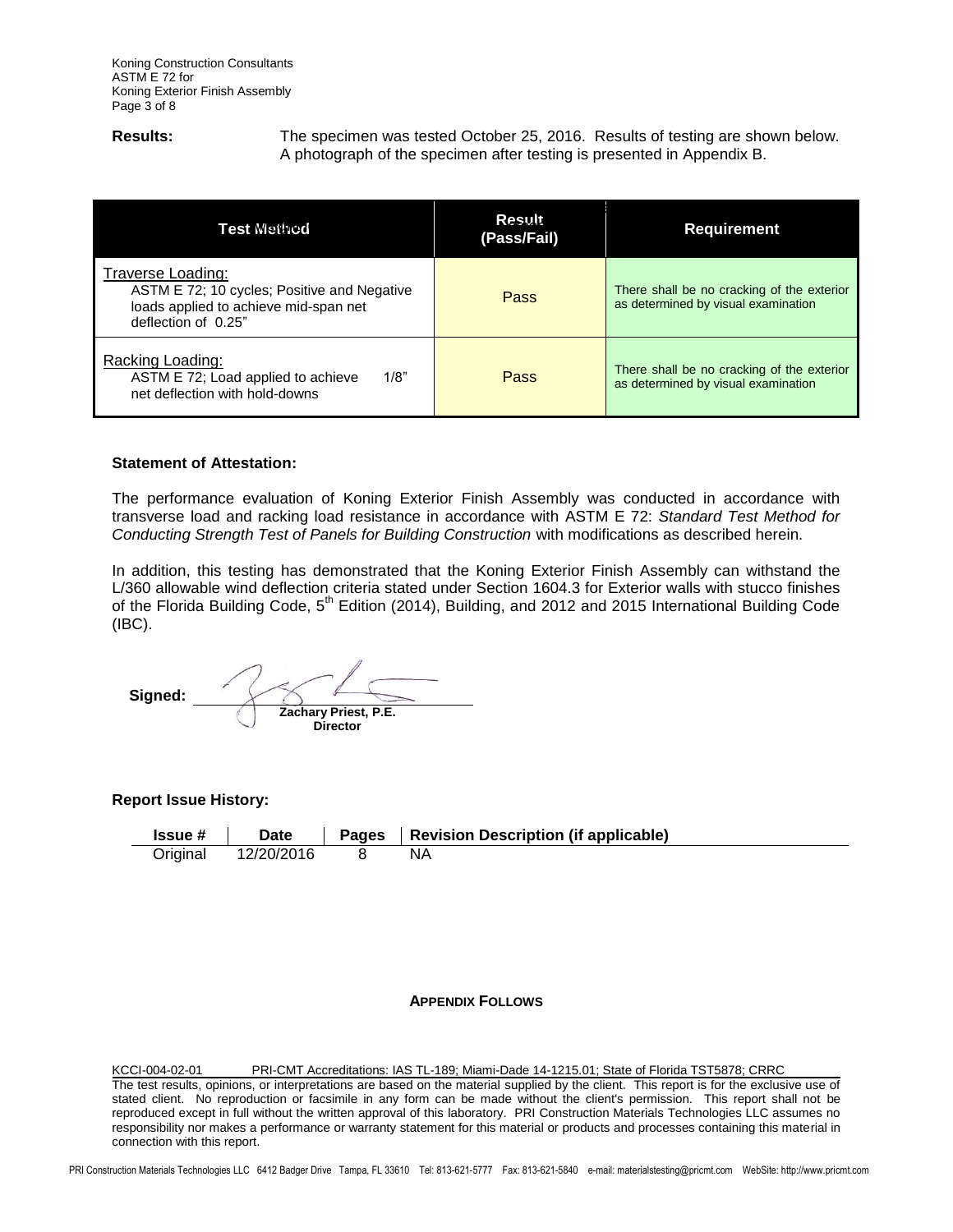

KCCI-004-02-01 PRI-CMT Accreditations: IAS TL-189; Miami-Dade 14-1215.01; State of Florida TST5878; CRRC The test results, opinions, or interpretations are based on the material supplied by the client. This report is for the exclusive use of stated client. No reproduction or facsimile in any form can be made without the client's permission. This report shall not be reproduced except in full without the written approval of this laboratory. PRI Construction Materials Technologies LLC assumes no responsibility nor makes a performance or warranty statement for this material or products and processes containing this material in connection with this report.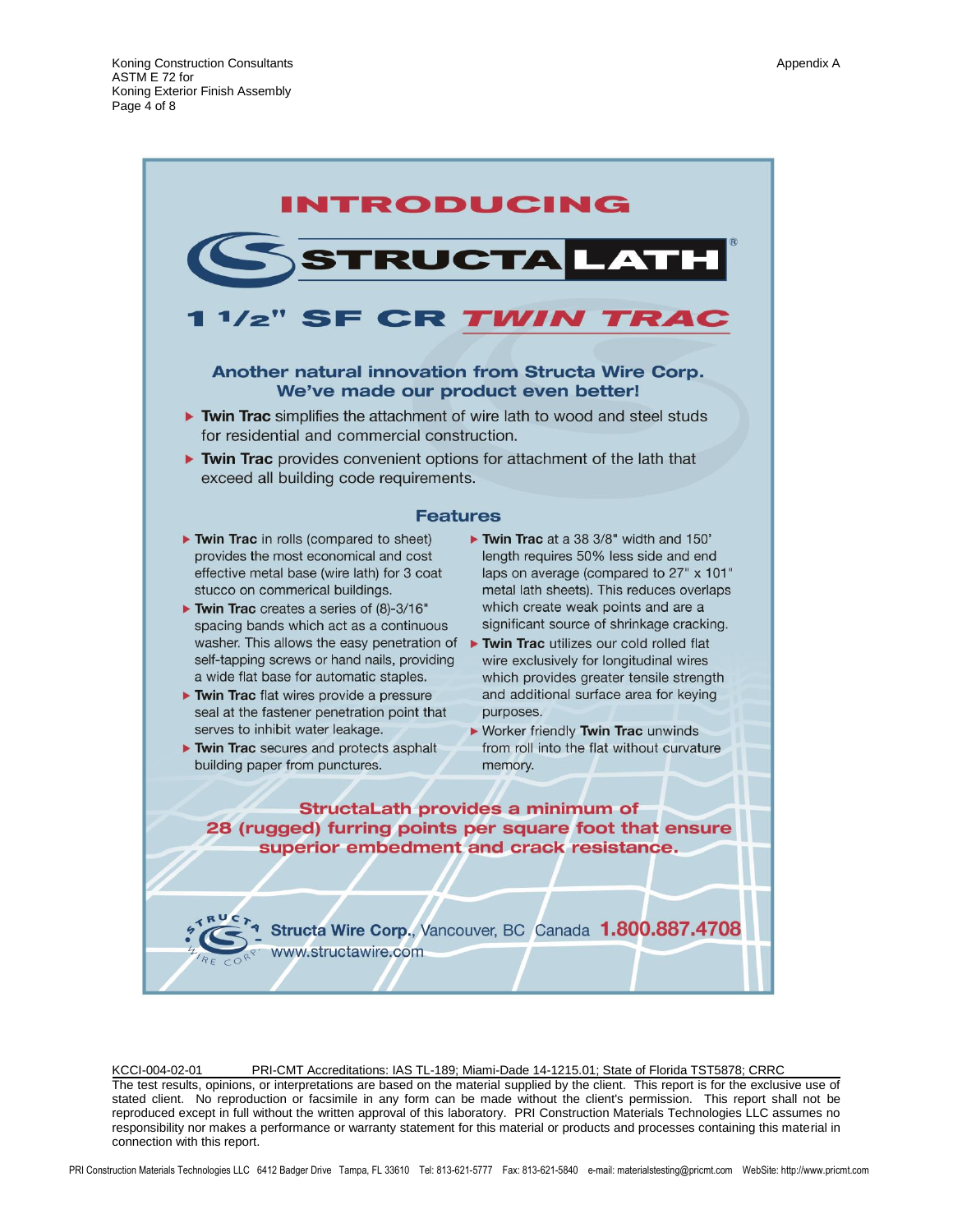Koning Construction Consultants **Appendix A** Appendix A ASTM E 72 for Koning Exterior Finish Assembly Page 5 of 8



KCCI-004-02-01 PRI-CMT Accreditations: IAS TL-189; Miami-Dade 14-1215.01; State of Florida TST5878; CRRC The test results, opinions, or interpretations are based on the material supplied by the client. This report is for the exclusive use of stated client. No reproduction or facsimile in any form can be made without the client's permission. This report shall not be reproduced except in full without the written approval of this laboratory. PRI Construction Materials Technologies LLC assumes no responsibility nor makes a performance or warranty statement for this material or products and processes containing this material in connection with this report.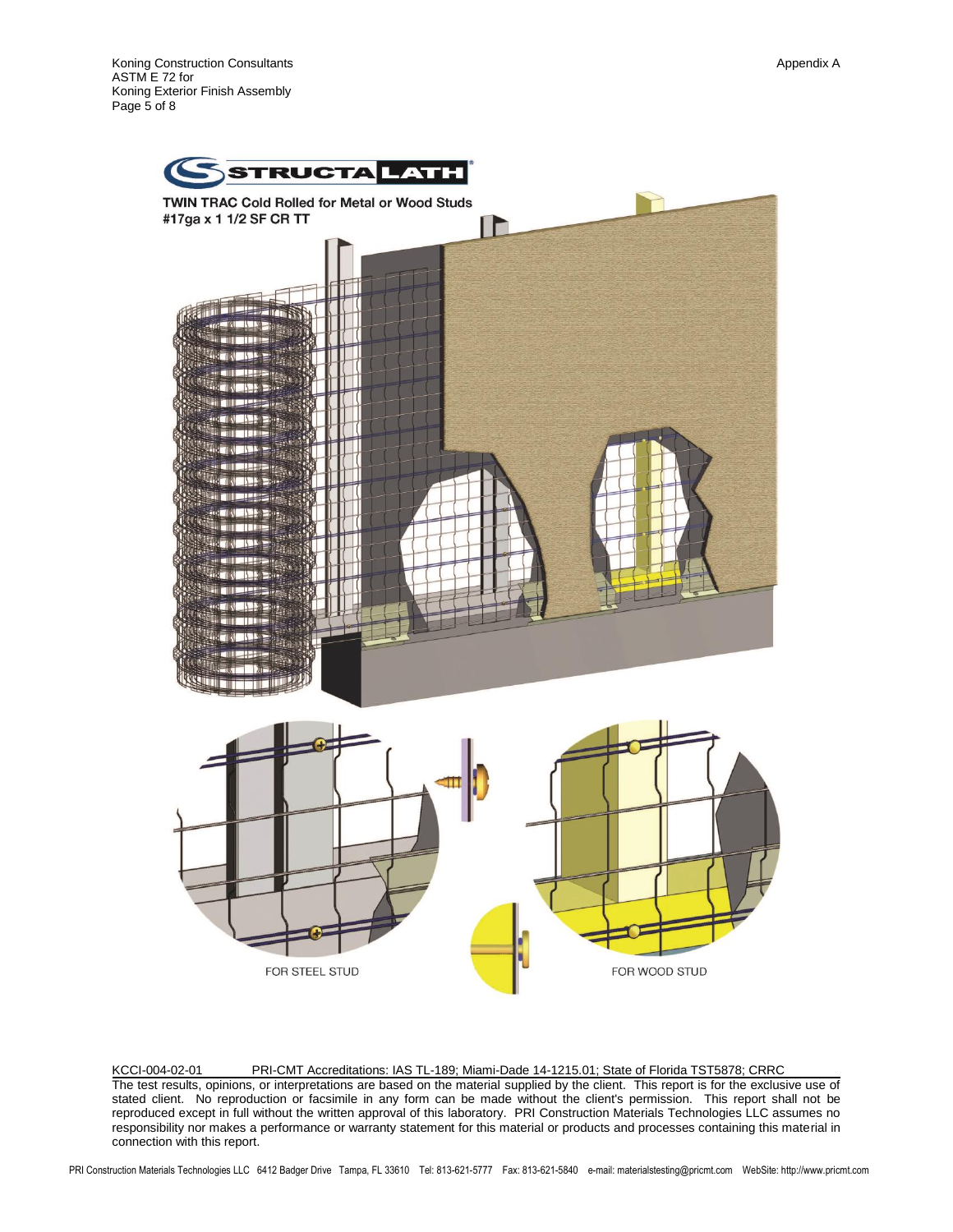## DuPont Tyvek HomeWrap®

PHYSICAL PROPERTIES DATA SHEET

| <b>PROPERTIES</b>                  | <b>METHOD</b>                                         | <b>DUPONT" TYVEK®</b><br><b>HOMEWRAP®</b> |
|------------------------------------|-------------------------------------------------------|-------------------------------------------|
| Air Penetration Resistance         | ASTM E2178<br>$(cfm/ft^2@1.57 psf)$                   | < 0.004                                   |
|                                    | Gurley Hill<br>(TAPPI T-460)<br>(sec/100cc)           | 1200                                      |
|                                    | ASTM E1677                                            | Type 1                                    |
| Water Vapor Transmission           | ASTM E96-05<br>Method A<br>$(q/m2-24 hrs)$<br>(perms) | 400<br>56                                 |
|                                    | Method B<br>$(q/m2-24 hrs)$<br>(perms)                | 370<br>54                                 |
| Water Penetration Resistance       | ATTCC 127<br>(cm)                                     | 250                                       |
| <b>Basis Weight</b>                | <b>TAPPI T-410</b><br>(oz/vd <sup>2</sup> )           | 1.8                                       |
| <b>Breaking Strength</b>           | ASTM D882<br>(lbs/in)                                 | 30/30                                     |
| Tear Resistance (Trapezoid)        | ASTM D1117<br>(lbs)                                   | 8/6                                       |
| Surface Burning Characteristics    | ASTM E84<br>Flame Spread Index                        | 15<br>Class A                             |
|                                    | Smoke<br>Developed Index                              | 15<br>Class A                             |
| Liltra Violet Light Exposure (LIV) |                                                       | 120 days (4 months)                       |

Test results shown represent roll averages. Individual results may vary either above or below averages due to normal manufacturing variations, while continuing to meet product specifications

For more information about DuPont™ Tyvek® Weatherization Systems, please call 1-800-44-Tyvek or visit us at www.Construction.Tyvek.com

**WARNING:** DuPont™ Tyvek® is combustible and should be protected from an open flame and other high heat sources. If the temperature of DuPont<sup>\*\*</sup><br>Tyvek® reaches 750 °F (400 °C), it will burn and the fire may spread and fall away from the point of ignition.



DuPont™



Copyright © 2007 E.I. du Pont de Nemours and Company. All rights reserved. The DuPont Oval Logo, DuPont". The miracles of science", Tyvek® and HomeWrap® are registered trademarks<br>or trademarks of E.I. du Pont de Nemours an

#### KCCI-004-02-01 PRI-CMT Accreditations: IAS TL-189; Miami-Dade 14-1215.01; State of Florida TST5878; CRRC

The test results, opinions, or interpretations are based on the material supplied by the client. This report is for the exclusive use of stated client. No reproduction or facsimile in any form can be made without the client's permission. This report shall not be reproduced except in full without the written approval of this laboratory. PRI Construction Materials Technologies LLC assumes no responsibility nor makes a performance or warranty statement for this material or products and processes containing this material in connection with this report.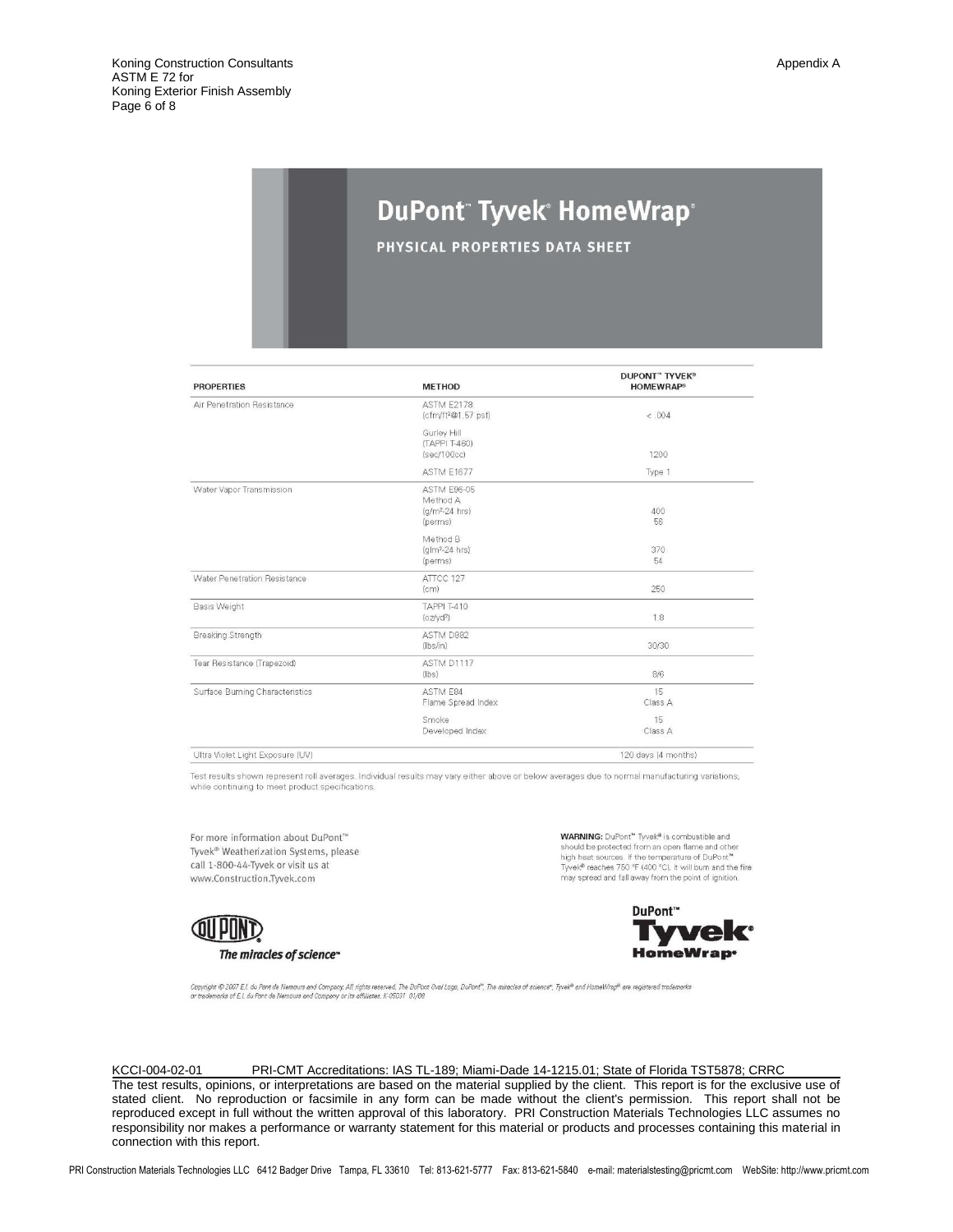

KCCI-004-02-01 PRI-CMT Accreditations: IAS TL-189; Miami-Dade 14-1215.01; State of Florida TST5878; CRRC The test results, opinions, or interpretations are based on the material supplied by the client. This report is for the exclusive use of stated client. No reproduction or facsimile in any form can be made without the client's permission. This report shall not be reproduced except in full without the written approval of this laboratory. PRI Construction Materials Technologies LLC assumes no responsibility nor makes a performance or warranty statement for this material or products and processes containing this material in connection with this report.